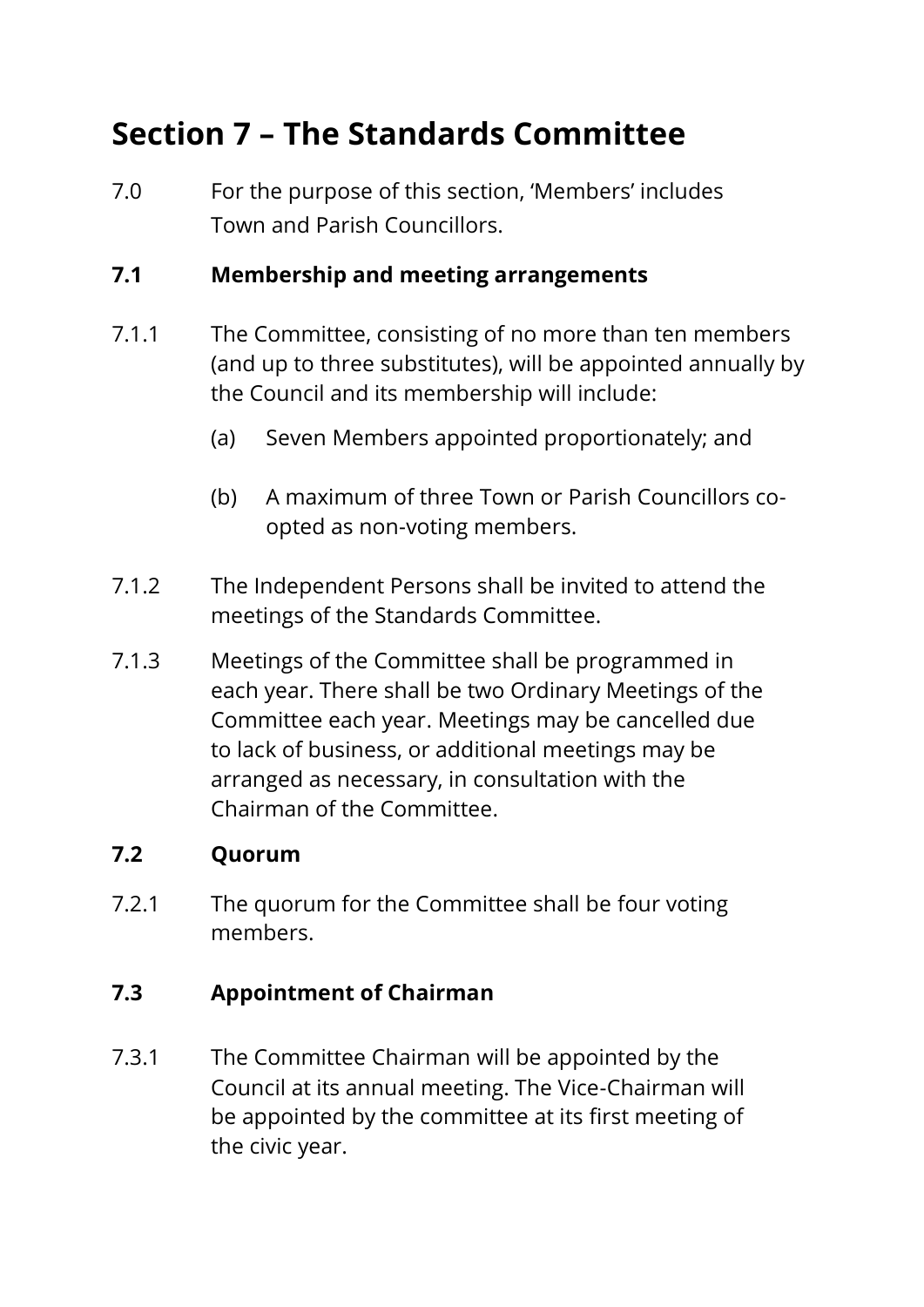## **7.4 Terms of Reference**

- 7.4.1 The Standards Committee has the following functions:
	- (a) to promote and maintain high standards of conduct of Members and Co-opted Members of the Council;
	- (b) to advise and assist Town and Parish Councils and Councillors to maintain high standards of conduct and to make recommendations to Town and Parish Councils on improving standards or actions following a finding of failure by a Town and Parish Councillor to comply with its Code of Conduct;
	- (c) to manage complaints on behalf of Town and Parish Councils;
	- (d) to advise the Council on the adoption or revision of the Members' Code of Conduct;
	- (e) to receive referrals from the Monitoring Officer into allegations of misconduct in accordance with the council's assessment criteria;
	- (f) to receive reports from the Monitoring Officer and assess the operation and effectiveness of the Members' Code of Conduct;
	- (g) to train Members and Co-opted Members to observe the Members' Code of Conduct;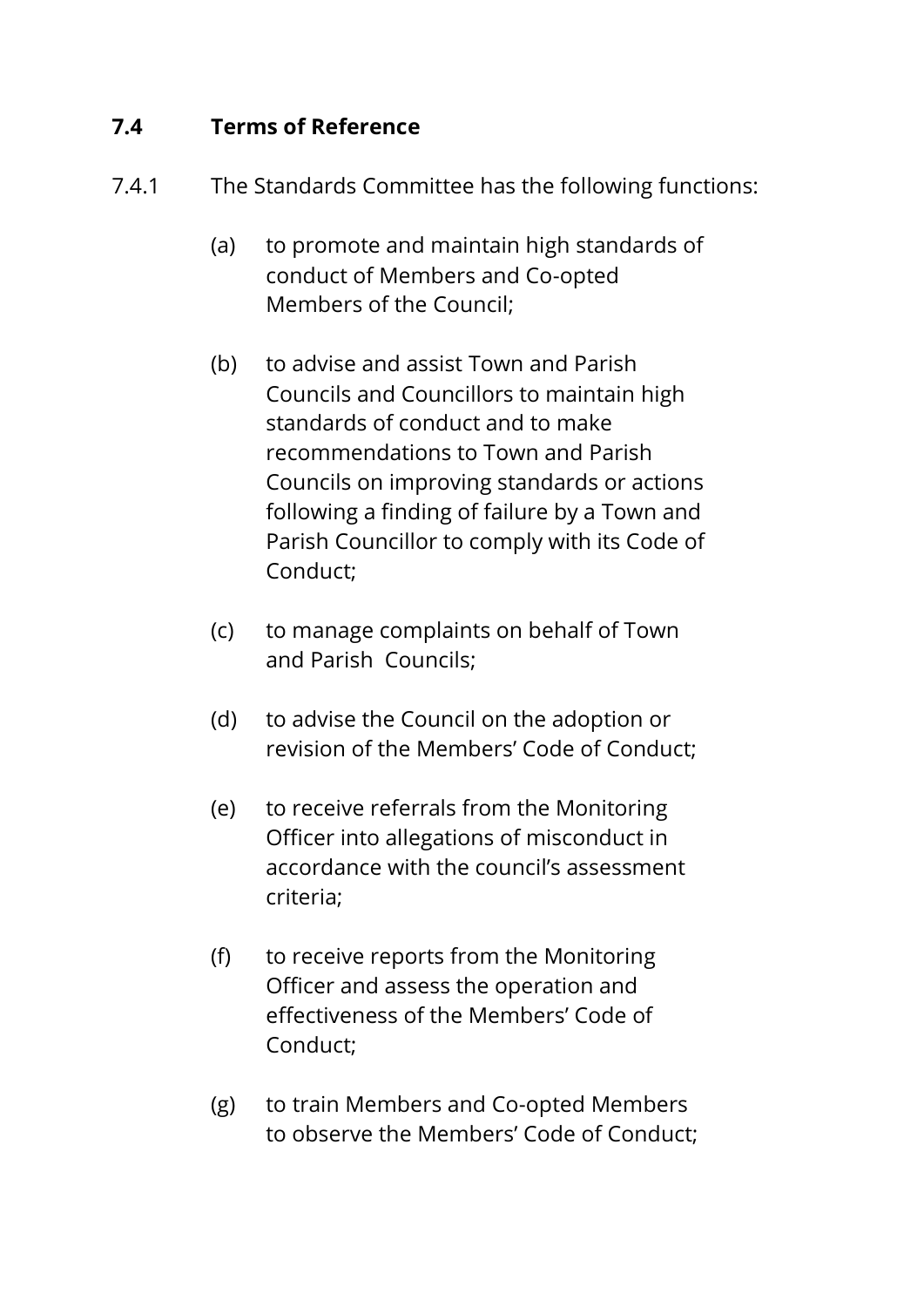- (h) to assist Members and co-opted Members to observe the Members' Code of Conduct;
- (i) to hear and determine complaints about Members and Co- Opted Members referred to it by the Monitoring Officer;
- (j) to advise the Council upon the contents of and requirements for codes/protocols/other procedures relating to standards or conduct throughout the council;
- (k) to maintain an oversight of the council's arrangements for dealing with complaints;
- (l) to inform the Council and the Chief Executive of relevant issues arising from the determination of Code of Conduct complaints;
- (m) to appoint the Standards Sub-Committee drawn from three members of the Committee which will exercise, on a delegated basis, the functions as set out in the Sub- Committee terms of reference. The committee should reflect Member representation where practicable;
- (n) to exercise the power to consider and grant dispensations to Members where:
	- (i) the number of Members precluded from transacting the business is so great that it would impede the business of the Council, committee or Executive; or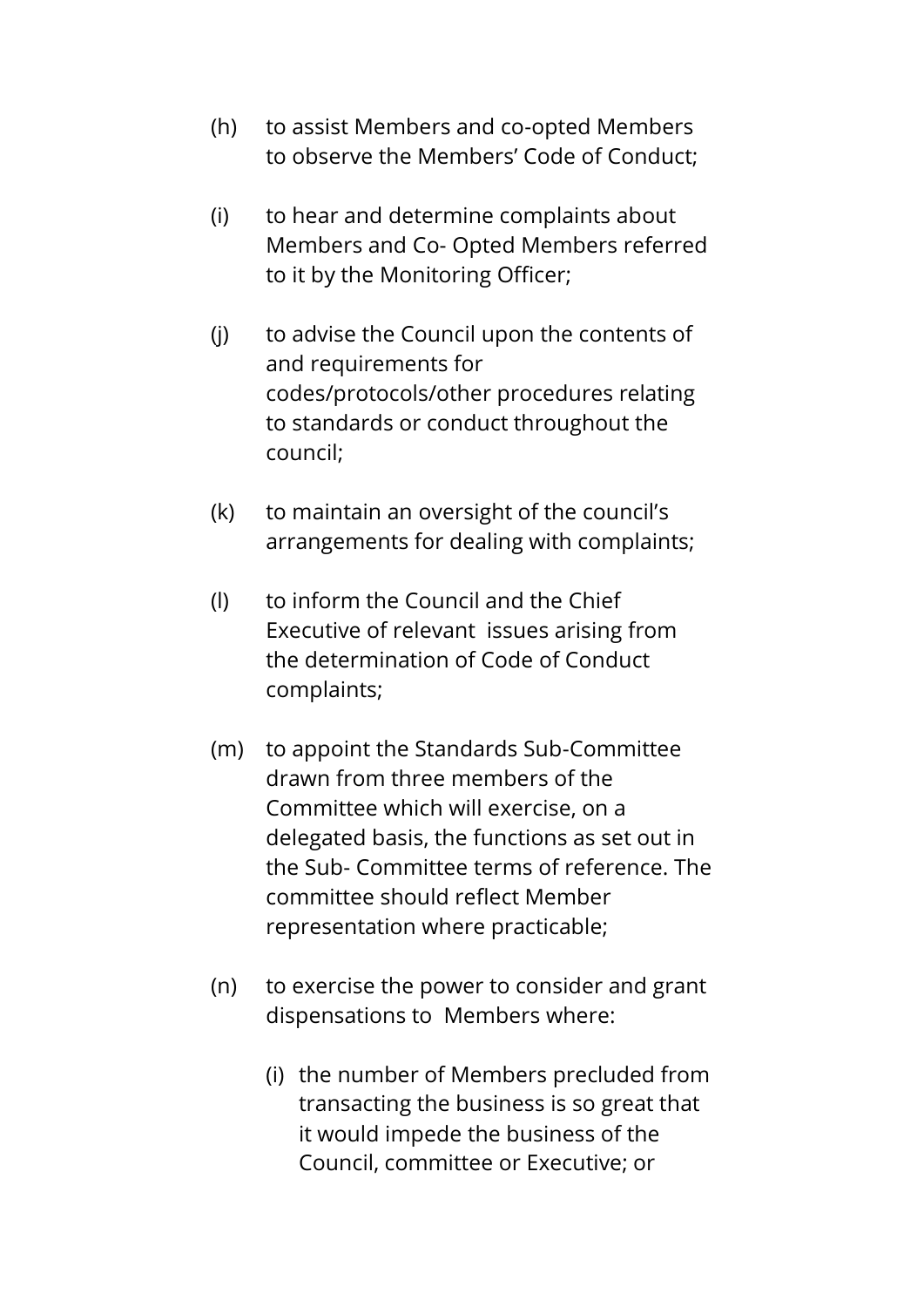(ii) the political balance is affected to the extent that it could affect the outcome of a vote relating to the business.

## **7.5 Standards Matters**

7.5.1 The Monitoring Officer will present a general report on standards matters at each Committee meeting, updating the Committee on the workload of the Monitoring Officer and current standards issues

# **7.6 Standards Sub-Committee**

- 7.6.1 Terms of Reference
	- (a) To consider assessment and investigation reports in respect of Code of Conduct complaints that are referred to it by the Monitoring Officer;
	- (b) To conduct a hearing into an allegation that a Member or co-opted Member of the Council or Town/Parish Council has breached the relevant code of conduct. At such a hearing, the Member against whom a complaint has been made may respond to the investigation report. Following the hearing the sub-committee can make one of the following findings:
		- (i) that the Member has *not* failed to comply with the Code of Conduct and no further action needs to be taken in respect of the matters considered at the hearing;
		- (ii) that the Member *has* failed to comply with the Code of Conduct but no further action needs to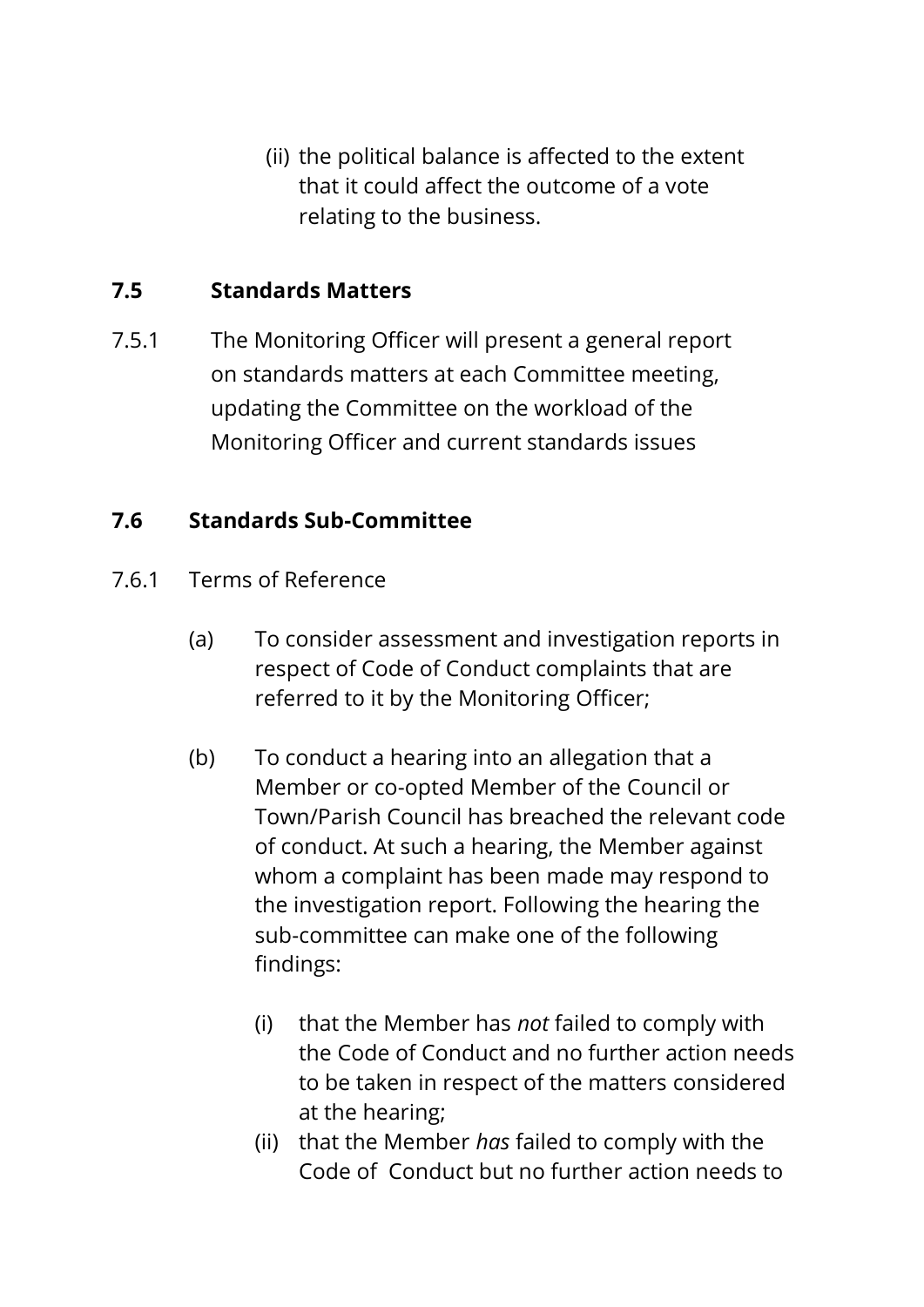be taken in respect of the matters considered at the hearing; or

- (iii) that the Member *has* failed to comply with the Code of Conduct and a sanction and/or an informal resolution should be imposed.
- (c) The Sub-Committee may impose any action or combination of actions available to it, or impose any informal resolution or combination of informal resolutions as are available to it either by law or policy.
- (d) After making a finding the Sub-Committee shall, as soon as reasonably practicable, provide written notice of its findings and the reason for its decision to the Member and the complainant.
- (e) To apply the council's Standards Complaints Procedure and Complaints Standards Sub-Committee Procedure to hearings before the Sub-Committee.
- (f) All Members who sit on a Standards Sub-Committee must receive mandatory training.

# **7.7 Membership and meeting arrangements**

- 7.7.1 Three voting Members of the Standards Committee shall be appointed to a Standards Sub-Committee (which should aim to achieve cross political party representation wherever possible).
- 7.7.2 The Chairman shall be elected by the Sub-Committee at each meeting.
- 7.7.3 The Independent Person to attend the meetings of the Standards Sub-Committee dealing with hearings into